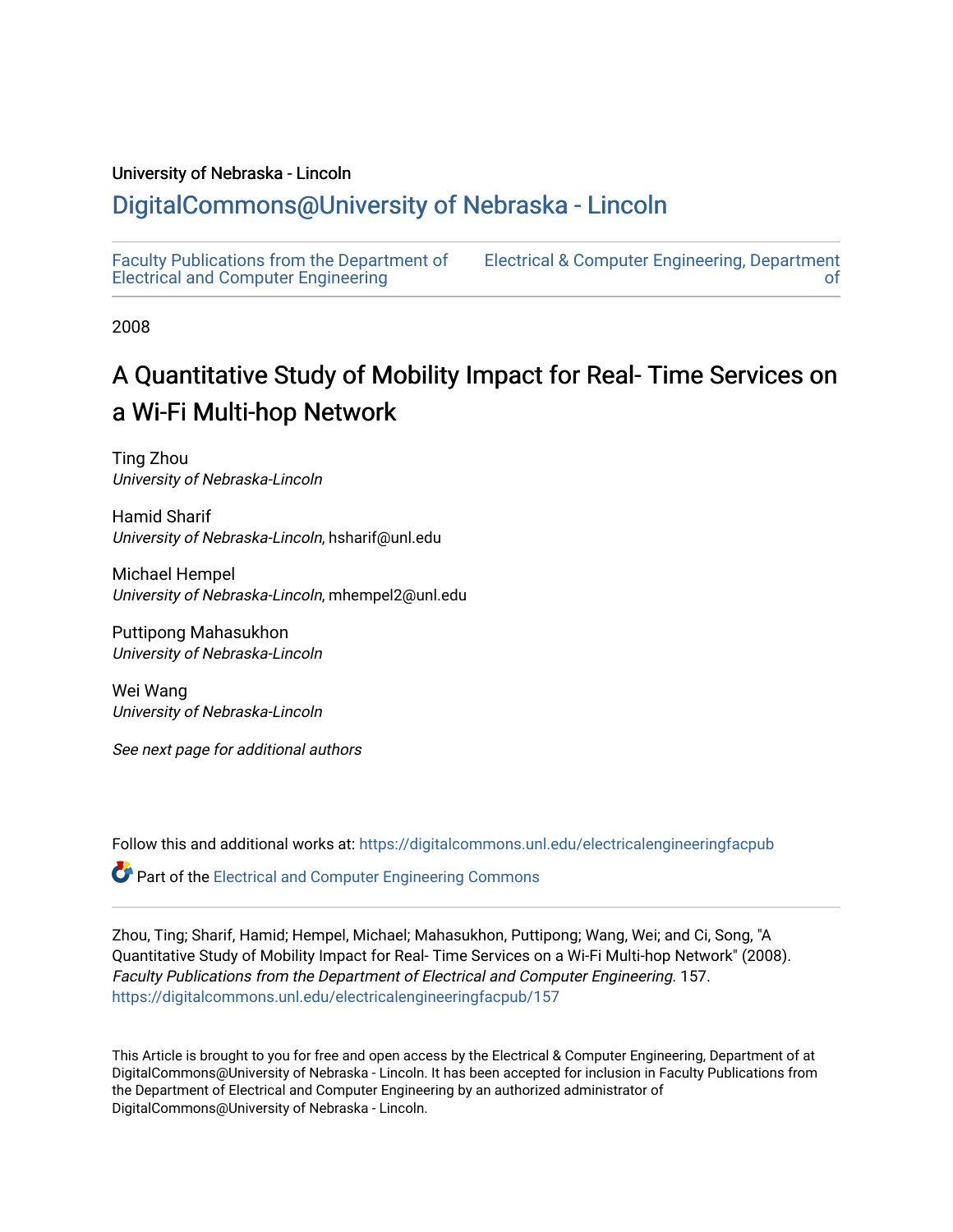# Authors

Ting Zhou, Hamid Sharif, Michael Hempel, Puttipong Mahasukhon, Wei Wang, and Song Ci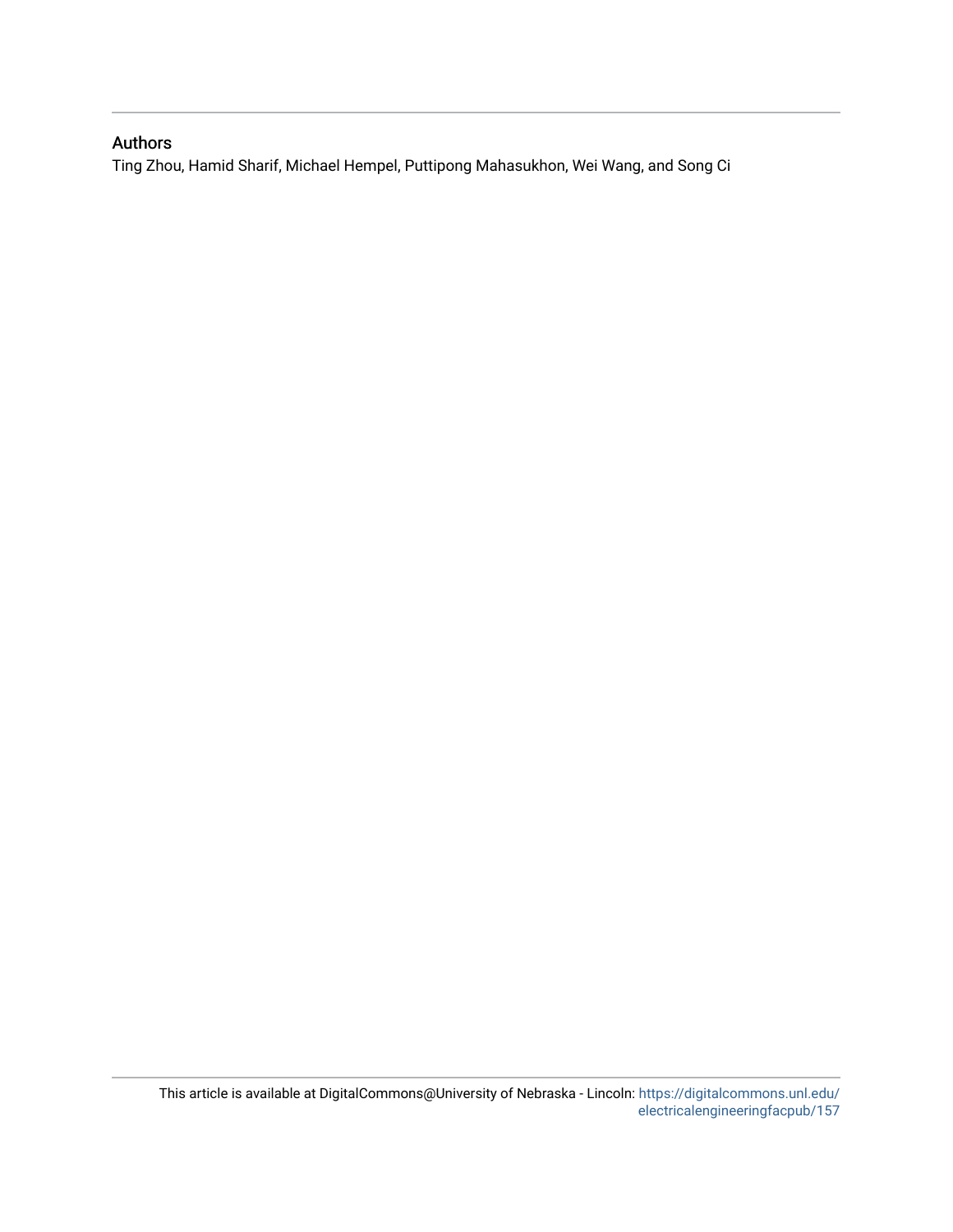# A Quantitative Study of Mobility Impact for Real-Time Services on a Wi-Fi Multi-hop Network

Ting Zhou, Hamid Sharif, Michael Hempel, Puttipong Mahasukhon, Wei Wang, Song Ci

Computer and Electronics Engineering Department

University of Nebraska-Lincoln

NE 68182-0572

 $\{\text{tzhou}, \text{hsharif}, \text{mhempel}, \text{pmahasukhon}, \text{wwang}, \text{sci2}\}\}\$ a unl.edu

*Abstract***—In this paper, we analyze the performance of mobile real time services in a large-scale IEEE 802.11 multi-hop network. We present our field measurements with discussion of performance bottlenecks for VoIP services under mobile scenarios. We utilized our test bed which is located in Nebraska and supported by the University of Nebraska-Lincoln (UNL), US Federal Railroads Administrations (FRA), and major US railroad companies. Our UNL-FRA test bed consists of 8 outdoor access point towers, which are deployed along 3.5 mile of BNSF railroad. Passive measurement approaches are taken to ensure the integrity of collected data and multi-layer stream based packet analyzer has been implemented to provide a global view of the entire performance of the monitored network from the physical layer to the application layer. Based on our analysis of collected data, we conclude that in a typical outdoor 802.11 environment similar to our UNL-FRA test bed, uncertain handoff latencies and lack of Quality of Service guarantee are main performance bottlenecks for real-time applications. Furthermore, we discuss the enhancement strategies to support mobility in high-speed railway networks. We believe our work is one of the initial efforts in wireless mobile network field measurement in terms of scale, methodology, and analysis.** 

*Keywords- Passive measurement, performance study, mobility, multi-hop, 802.11* 

## I. INTRODUCTION

Today 802.11 [1] based networks have become a de facto standard and been used as a wide-area wireless technology due to unlicensed radio spectrum, low-cost equipment and end-toend IP support, though it suffers from having smaller cells than EDGE and WCDMA systems [2], which with the same transmit power and antenna gain, its range is just one-third that of the latter two.

To be considered as a candidate for supporting mobility, 802.11 is required to guarantee quality of services, or at least provide seamless service to mobile users as well as to stationary ones. However, limited reports have been published discussing the behaviors of large scale outdoor 802.11 multihop networks under mobility. Therefore, this is one of the motivations for our work.

A passive measurement approach is chosen to measure the entire network's traffic as it does not introduce additional traffic overhead and not interact with the monitored network. However, there are many challenges of applying it in largescale mobile railway networks. These include:



Figure 1. The layout of the access points (AP) in the UNL-FRA testbed, located in Crete, NE, consists of 8 outdoor access point (AP) towers. A HyRail vehicle, which is offered by BNSF, is employed to drive on the track, as well as on the road close to the track to collect data.

(a) Propagation latency due to large-scale outdoor environment;

(b) Monitoring the entire target network where multiple monitors have to be utilized. Additionally, the local time needs to be synchronized frequently to minimize the impact of the system clock inconsistencies;

(c) Due to propagation differences, the status of a transmitted packet in monitor traces may be different with its actual status and need to be corrected.

To address the above challenges, a unique measurement approach has been proposed to merge multiple monitor's traces to estimate the propagation latency with microsecond accuracy. A set of finite state machines (FSM) has been designed to restore the real status of captured packets.

Also a multiple-layer stream-based packet analyzer has been implemented to provide a global view of the entire performance of the target network: from wireless physical layer performance, such as wireless frequency and received power, to the application performance can be measured. For example, the whole lifetime of a real time VoIP stream can be traced and its service quality can be estimated.

The data was collected from a representative railway testbed (UNL-FRA), which is located in Crete, NE, including 8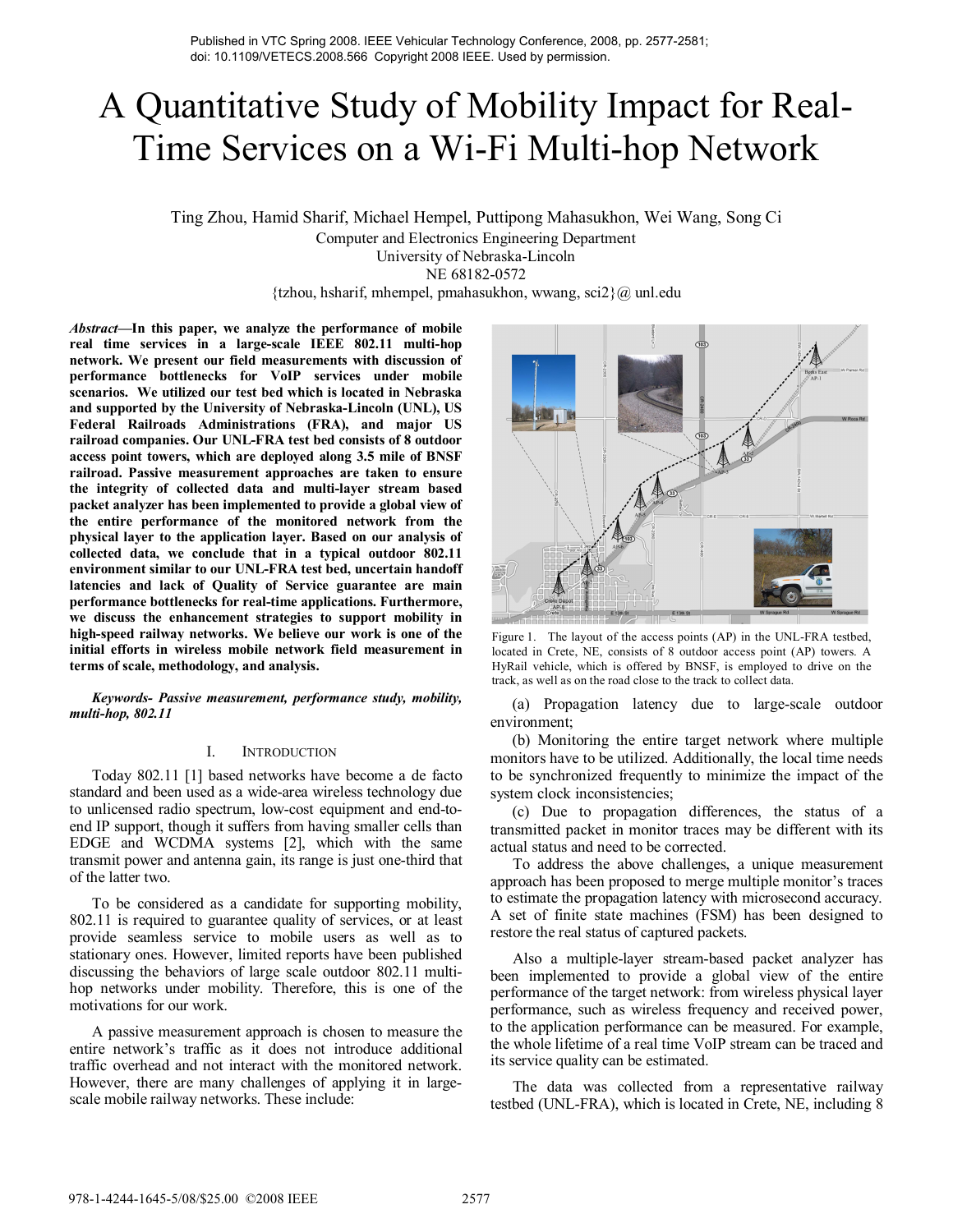outdoor access points and has a total length of 3.5 miles. This particular segment is chosen because of its representative nature, which features several turns, but also straight segments of track. It is in parts surrounded by dense foliage, while in others is open and unobstructed. The test bed includes 8 outdoor access points, which each includes 4 MAC interfaces: two 802.11a interfaces for wireless backhaul, one 802.11b/g interface for client access, and one local management interface (using the IEEE 802.3 protocol). To avoid a performance bottleneck, an internal wire speed switch is used to interconnect them. The detailed description for this test bed is reported in [3] and the layout of this test bed is shown in Fig.1.

The remainder of this paper is organized as follows: in Section 2 the important aspects of the IEEE 802.11 MAC protocol and prior work in WLAN measurement are reviewed. Data collection and measurement methodology are described in Section 3. The measurement results on the mobility performance are demonstrated in Section 4. Finally based on our measurement results, we discuss the MAC layer optimization strategies for enhancing mobility performance.

#### II. BACKGROUND AND RELATED WORK

When a station moves along the track in our FRA-UNL WLAN testbed and gradually out of the service coverage area of its current AP, the received signal strength from its current AP will decrease while the bit error rate (BER) increases, which results in more MAC frame retransmissions. When the number of retransmissions becomes greater than a given threshold or a given number of beacon frames are continuously missing, then a STA may look for a more suitable AP by scanning channels.

There are two ways to discover a suitable AP: active discovery and passive discovery. For the former, the wireless client tunes itself to a specific channel, and solicits beacon



Figure 2. shows an ideal case for the L2 handoff process. In this scenario, a mobile client was set in a vehicle. While the car moves away from its current associated AP A to AP B, the received signal strength from AP A will go down gradually. If it is lower than a given threshold, one handoff will be triggered. By scanning channels, if the mobile client finds that AP B has stronger signal strength than AP A, it will set AP B as its new associated AP.

messages using PROBE REQUEST frames. The client then waits for responses on each channel. For the latter, the wireless client tunes itself to a specific channel, and stays on that channel for up to 100 ms to receive all periodic beacon frames of all incumbent APs in that channel.

As soon as a station chooses the most suitable AP from its candidate AP list, it will try to authenticate/associate with that AP. If it is successful, this station will set this AP as its new associated AP. For enforcing all APs update their forwarding table respectively to have the right network path for this station, the associated AP will broadcast the MAC address of this STA by link layer  $(L2)$  Update frames, whose format is defined in Inter-Access Point Protocol(IAPP [4]), among the whole network immediately. After the above handoff process, a station can transmit and receive data through its new associated AP. Fig.2 shows an ideal case for the L2 handoff process.

The pioneering WLAN measurement work can be traced at least back to 1996 [5].Since then, a progression of wireless network measurement efforts has provided insight into the network performance estimation and behavior analysis. At the beginning, just the low level channel behavior (such as bit error rate) in pairs of in-building wireless STAs was estimated [6]. Then by collecting network statistics data using Simple Network Management Protocol (SNMP), system traces and Ethernet sniffer etc, larger environments such as university campuses can be observed indirectly and the higher layer behavior, such as traffic load, characteristics, and user mobility can be measured [7-8]. In the last 3-4 years, several specific testbeds have been built up to monitor WLAN directly, which can cover a building-scale production 802.11 network (such as UCSB Meshnet [9] and UCSD Jigsaw [10], which include 25 and 150 monitor nodes respectively), and even overlay submetropolitan area scale networks (such as MIT Roofnet [11]).

However the research in the above test beds is mainly focused on stationary wireless performance, so far few results have been published for mobile environments. In [12-13], channel simulators have been used to observe the performance of 802.11b WLAN in an emulated mobile channel. The authors of [14] measured the impact of slow user motion by a toy locomotive along a 5 meter long track. The maximum tested speed is 1 meter per second. They found that the modulation type, the maximum retransmission number, the experimental setting, and even the quality of power supply may have more important influences than the motion speed on the wireless performance. Both [15] and [16] measured the mobile performance of UDP and TCP traffic under different velocities, while [16] employed two access points and extended the coverage of its test bed by interconnecting them using an Ethernet cable.

Overall our measurement work is the first major effort in wireless mobile network measurement in terms of scale, methodology, and analysis. Our work outlines approaches for new methodological challenges due to large scale railway multi-hop networks. Our multi-layer packet analyzer can trace the network behaviors among multiple monitors and multiple layers simultaneously.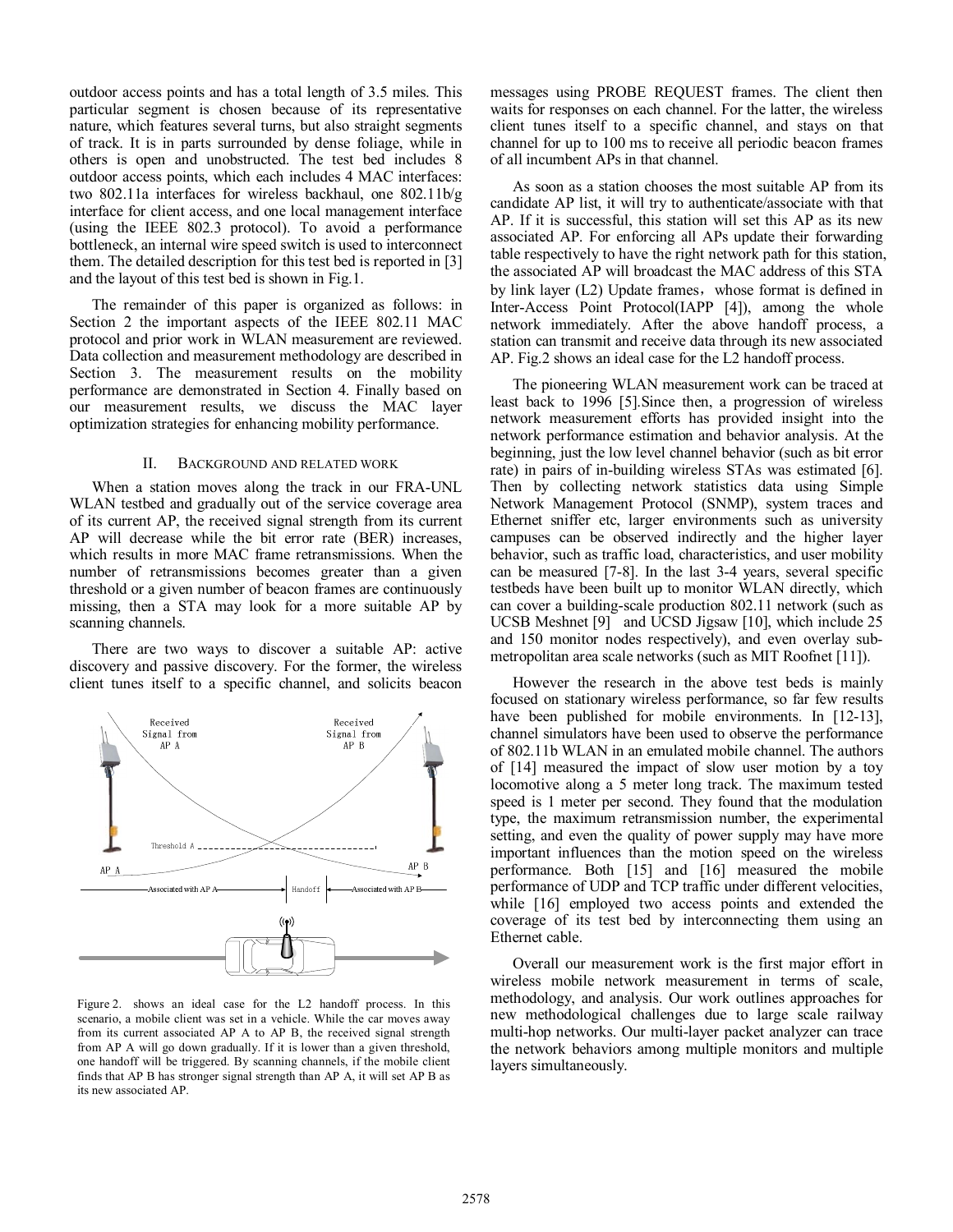#### III. DATA COLLECTION AND MEASUREMENT METHODOLOGY

Ethereal/Wireshark [17] and AiroPeek [18] are used to measure the network performance from wired and wireless sides of the monitored network respectively. Both tools can record packets with a 1 µs resolution timestamp. AiroPeek also can record the radio information of captured packets, such as wireless frequency, received power, etc. In mobility performance tests, GPS devices are used to track the location and velocity of the mobile clients.

To provide a global view of the entire performance of the monitored network, based on the open source projects, a offline multi-layer packet analyzer has been developed, which can trace the network behaviors among multiple monitors, multiple layer simultaneously. To analyze multiple packet traces from a global view, we needed to combine the contents of all traces together. For each channel, a synchronized trace is established to record all transmitted packets. To filter duplicates packets, the minimum required synchronization accuracy need be within a Distributed Interframe Space (DIFS) range. For 802.11a, DIFS is 34  $\mu$ s, while for 802.11b DIFS is equal to 50  $\mu$ s.

#### *A. Measurement challenges*

Comparing with previous work, applying passive measurement approaches in large-scale multi-hop multichannel railway networks has to face the following new challenges:

(1) Traditionally in an indoor environment, propagation delay can be simply omitted due to the small distances. Therefore a given packet, which is received by multiple monitors, can be treated as a reference packet, which is a simultaneous event for all potential interactions. In a large-scale outdoor environment, the time synchronization among multiple monitor's packet traces needs to consider the impact of the propagation latency. Otherwise, the accumulated measurement error caused by propagation latency may exceed the required synchronization accuracy. It will be up to 40µs for the end to end communication in our UNL-FRA test bed.



Figure 3. A FSM for correcting the status of captured DATA frames by using its context information. Each DATA packet carries a 12-bit sequence number. If following a DATA packet with sequence number n is an ACK packet and a DATA packet with sequence number n+1, we can judge this DATA packet has been successfully transmitted in the actual traffic. Otherwise if following it is a DATA packet still with sequence number n, the previous transmission should be failed.

- (2) In the case where both the antenna gain and height of a monitor are less than those of the outdoor AP towers, multiple monitors need to be employed simultaneously to record the network behaviors in a single channel. Each one records only partial behaviors in that channel. Therefore the packet traces collected from multiple monitors need to be merged together to establish a synchronized trace representing all transmitted packets in that channel from a global perspective.
- (3) Due to propagation differences, the status of a packet in monitor traces may be different to the actual status of that of the monitored traffic. For example, a packet captured without any bit error in a monitor trace may be transmitted unsuccessfully in the actual traffic.

## *B. Our measurement approaches*

To address the above challenges, our measurement solution, similar to [19] and [20], exploits the broadcast nature of wireless. The basic idea is close to [20]: a wireless channel essentially is a broadcast medium, so a transmitted packet can be recorded by multiple in-range receivers and can be used as a simultaneous event to synchronize them.

A universal procedure for merging multiple packet traces is designed, which includes the following five steps:

- (1) Identify the pairs of reference packets from multiple packet traces;
- (2) By using reference packets as simultaneous events, synchronize and merge multiple packet traces together, and remove duplicate packets.
- (3) Compensate the propagation latency by the GPS information of the transmitter and receiver.
- (4) Use packet traces from partial monitors, which periodically scan through multiple channels, as intermediate packet traces to synchronize packet traces across-hop across-channel.
- (5) Use a set of finite state machines (FSM), which use one captured packet's context to estimate its actual status and each FSM is designed to correct the status of a specific packet type.

In our approach, beacons generated by APs are preferably chosen as reference packets, since they carry a 64-bit microsecond granularity timestamp and usually are transmitted with maximum power. Fig.3 uses a simplified FSM as an example to show how to correct the status of captured DATA frames.

## *C. Mobile environment measurement approaches*

To measure the mobility performance, mobile stations and monitors are set up on a HyRail vehicle, which shuttled along the railway between AP 1 and AP 8 several times under different velocities. The monitors are set to capture 3 nonoverlapping 802.11b channels (CH 1, 6 and 11) simultaneously. To minimize the influence of the inconsistencies from the monitor's system clock, specific software has been developed to synchronize the system clock of all monitors at the beginning of each field experiments. During the mobility experiment, the Ethernet ports of the monitors are interconnected by a hub. Wired broadcast packets,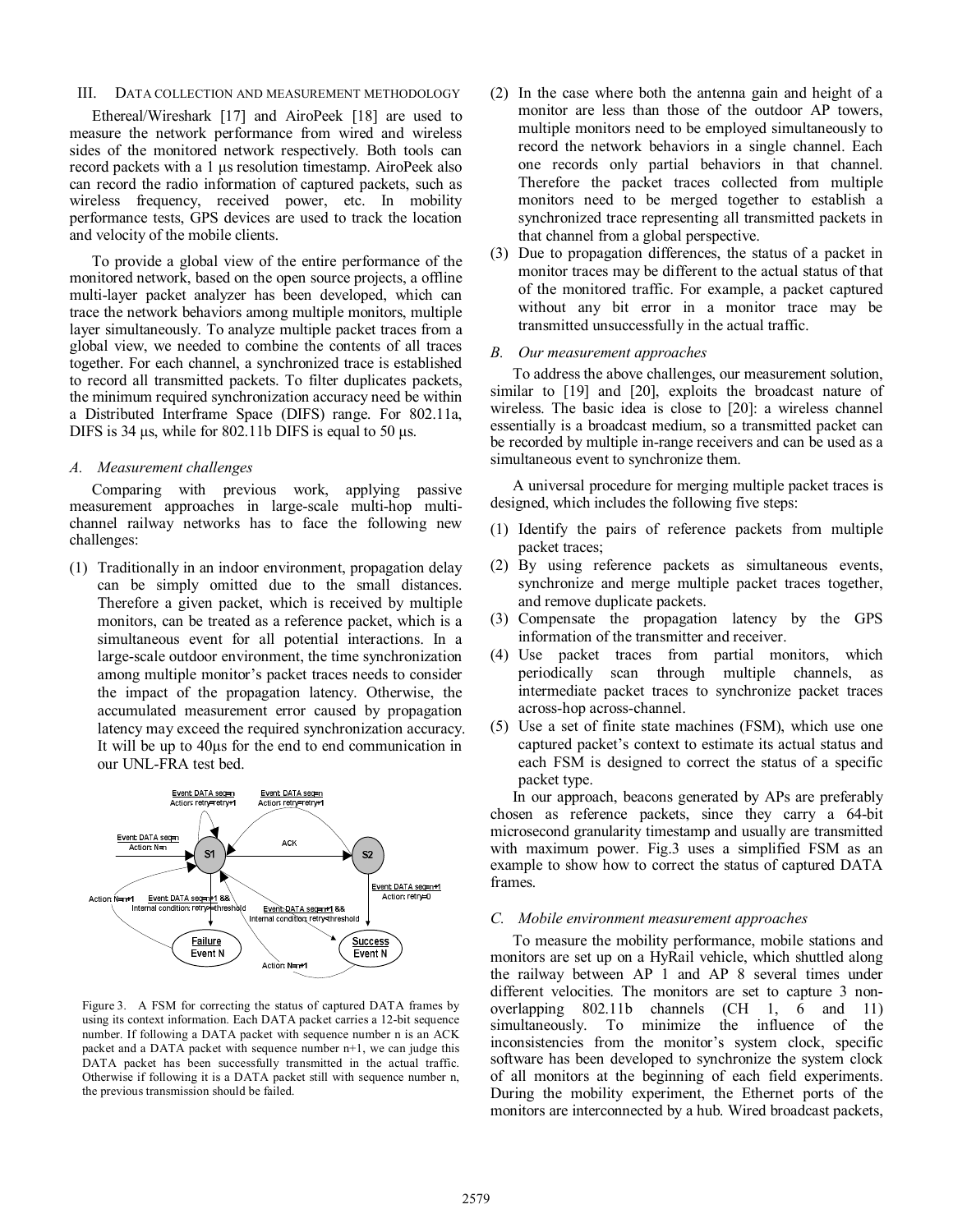which are transmitted periodically by one of the monitors, are used as reference packets to synchronize the system clock of the monitors.

#### IV. MOBILITY PERFORMANCE MEASUREMENT RESULTS

Using the above measurement approaches, we can maintain clock synchronization among wireless monitors with microsecond accuracy during the mobility performance tests. The measurement results for the velocity impact of BER conclude that BER performances under different velocities are close. When the service coverage of the APs is fixed, a mobile STA with higher velocity usually has a lower average throughput than a slower one. This is not due to signal degradations, but because it spends a larger fraction of time on scanning channels.

In this section, we present the measurement results of the QoS of the VoIP application in the mobile environment. In general, there are four main QoS characteristics: bandwidth, packet loss, latency and availability, which is the availability ratio of network services during a certain amount of time. The human perceived voice communication QoS can be expressed by a single characteristic: MOS (Mean Opinion Score), which relates directly to end user experience and expectations [21]. For good voice quality the corresponding MOS should be between 4.0 and 5.0, acceptable (in the range of 3.1 to 4.0), and poor (less than 3.1).

The transmission rating factor R, which can be mapped one-to-one to an estimated MOS, is calculated by the following equation [22]:

$$
R = R_0 - I_s - I_d - I_{e-eff}
$$
 (1)

Where  $R_0$  represent subjective quality impairments,  $I_s$ represents the subjective quality impairments due to loudness, side tone, and quantization distortion. These two parameters are not associated with the network transmission.  $I<sub>d</sub>$  is related to the network delay, which represents subjective quality impairments due to talker echo, listener echo, and end to end delay, and  $I_{e-eff}$  represents subjective quality impairments due to packet loss.

An actual multiple layer measurement analysis example of the VoIP mobility communication process is showed in Fig.4. The data was collected while a STA shuttled between AP A and AP B, while channel 1 and channel 6 were assigned to AP A and B to access STAs respectively.

It is clear that even in such short experiment duration (only 120 seconds), there are two severe performance attenuations due to the uncertain handoff latency. Not only QoS cannot be guaranteed, even the seamless service cannot be provided. In fact, the test bed is designed to provide overlapping coverage areas for all locations.

After filtering all handoff intervals, we can show the VoIP QoS under different network conditions in Fig.5. There is no QoS based forwarding mechanism in the current 802.11 implements so real-time traffic flows cannot be transmitted



Figure 4. A multiple layer analysis example for the mobility performance. Our passive measurement approaches can provide a global view of the entire performance of the monitored network: from the physical layer (channel ID, RSSI, etc) to the real-time application performance.

with higher priority in the presence of background traffic. This results in much higher latency and severely impairs the quality of the voice communication.

#### V. ANALYSIS OF RESULTS

The measurement results obtained for mobility performance shown in the previous sections aim to answer the central question investigated in this paper: what are the performance bottlenecks in large-scale mobile railway networks? Our measurement results show that although the current 802.11 implementations can provide much higher throughput for clients than that of 3G cellular technologies, they cannot guarantee QoS and may also have difficulties to provide seamless mobile service due to differences in the client device implementations. In the following, we will analyze the